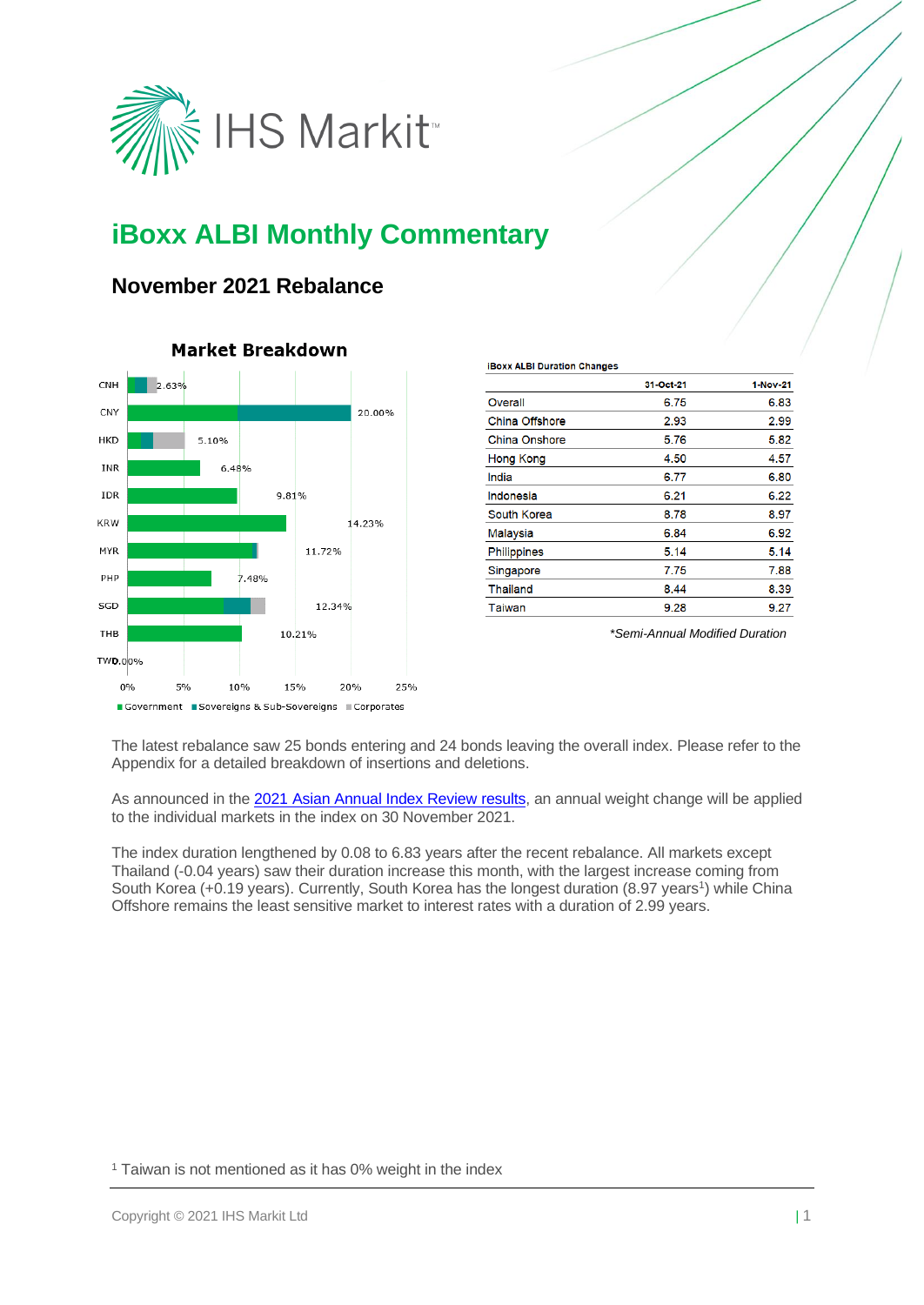



**ALBI Overall and Single Market Returns** 

*Data as of 31 October 2021*

Gains were seen across major stock markets globally, spurred by strong results in the latest corporate earnings season. Several major US banks contributed to the cause as their latest report cards surpassed market expectations. However, US GDP slowed sharply from 6.7% in Q2 to 2% in Q3, well below market consensus, sending mixed signals to investors.

In Asia, the Chinese property market continued to be distressed as more real estate developers fell into liquidity woes after Evergrande had begun to trade flat in late September.

The iBoxx Asian Local Bond Index (unhedged in USD) – mostly Asian local currency government bonds exposure (79.6%) – gained 0.21% in October despite most local markets ending the month in the red. This was due to the weakening of the US dollar against all but one (Indian Rupee) of the currencies represented in the index, which made up ground for capital losses in the overall index return. Indonesia was the only market (in local currency terms) that had a positive month, returning 0.78% month-onmonth. South Korea and Singapore led the losses with returns of -2.63% and -1.57%, respectively.

Most markets were in negative territory across the yield curve and the largest losses were concentrated in the 10+ segment. South Korea 10+ (which was the worst performer last month) carried its poor performance into October as it returned -4.65%. Indonesia was the only market that saw a sea of green across the yield curve.

The overall index yield rose 16 bps and closed the month at 3.38%. All markets except Indonesia (-4 bps) contributed to the increase in yield. The largest yield upticks came from South Korea (+32 bps) and Singapore (+25 bps). India continues to be the highest yielding bond market in the index offering 6.63%, while Hong Kong, at 1.99%, remains the lowest yielding market<sup>2</sup> in the index.

<sup>2</sup> Taiwan is not mentioned as it has 0% weight in the index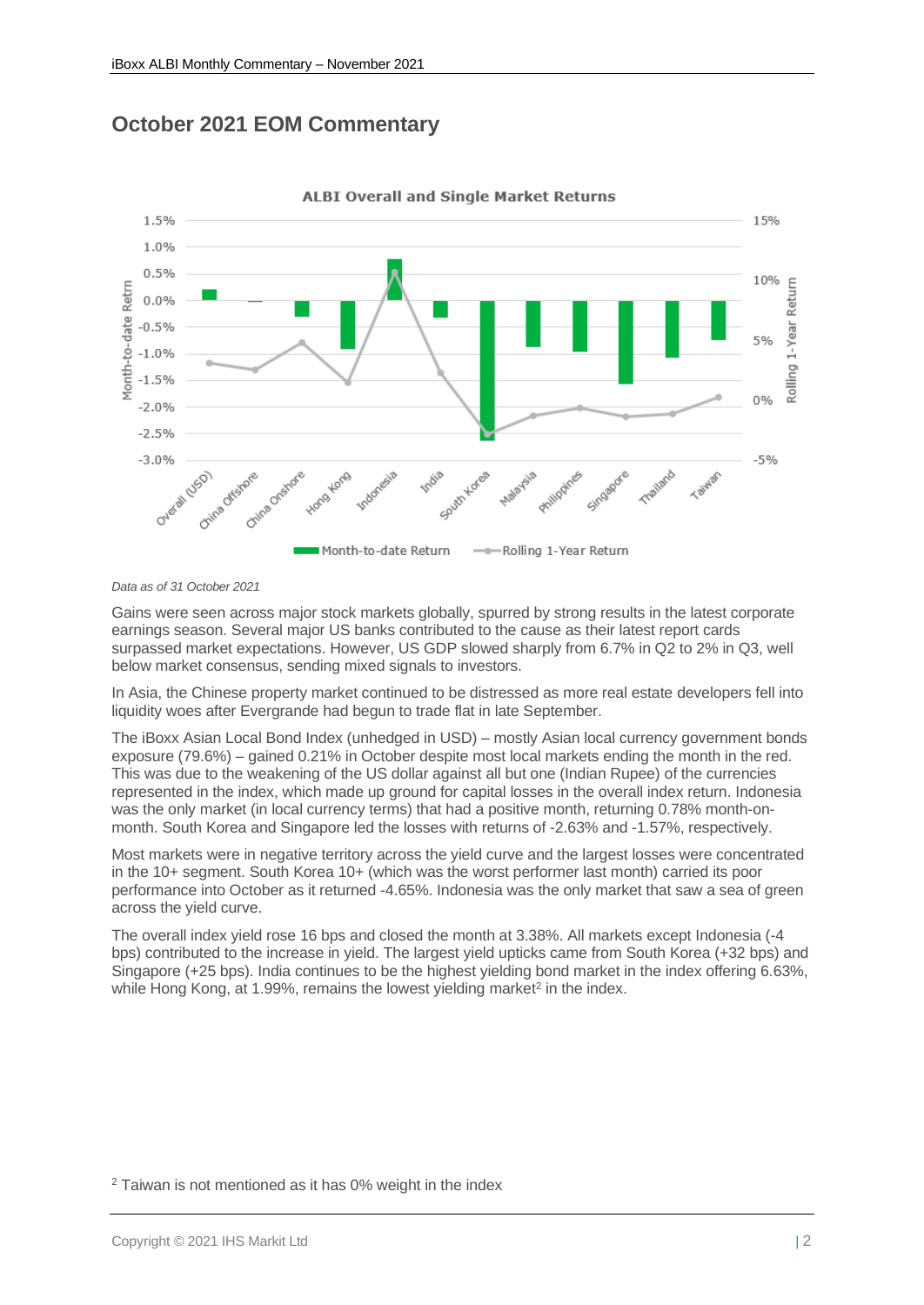|                    | <b>Oct 21</b> | <b>MTD</b> | <b>YTD</b> | 3Y     |
|--------------------|---------------|------------|------------|--------|
| Overall            | 122.44        | 0.21%      | $-3.83\%$  | 20.55% |
| China Offshore     | 141.31        | $-0.03%$   | 2.63%      | 13.91% |
| China Onshore      | 142.07        | $-0.30%$   | 3.92%      | 14.47% |
| Hong Kong          | 122.92        | $-0.90%$   | $-1.07\%$  | 13.08% |
| India              | 210.13        | $-0.33%$   | 1.84%      | 33.89% |
| Indonesia          | 181.59        | 0.78%      | 4.19%      | 43.63% |
| South Korea        | 124.53        | $-2.63%$   | $-5.15%$   | 1.74%  |
| Malaysia           | 140.82        | $-0.87%$   | $-2.65%$   | 15.02% |
| <b>Philippines</b> | 142.05        | $-0.95%$   | $-2.76%$   | 31.67% |
| Singapore          | 121.11        | $-1.57\%$  | $-5.01%$   | 10.91% |
| Taiwan             | 120.49        | $-0.74%$   | $-1.55%$   | 6.75%  |
| Thailand           | 140.32        | $-1.08%$   | $-4.75%$   | 13.23% |

## **iBoxx ALBI Overall and Single Market Returns**

## iBoxx ALBI Returns Attribution - Oct 2021

|                    | <b>FX Return</b> | <b>Accrual Return</b> | <b>Capital Return</b> |
|--------------------|------------------|-----------------------|-----------------------|
| Overall            | 1.12%            | 0.30%                 | $-1.20%$              |
| China Offshore     | 1.35%            | 0.27%                 | $-0.31%$              |
| China Onshore      | 1.17%            | 0.28%                 | $-0.59%$              |
| <b>Hong Kong</b>   | 0.15%            | 0.18%                 | $-1.08%$              |
| India              | $-0.75%$         | 0.56%                 | $-0.89%$              |
| Indonesia          | 1.09%            | 0.58%                 | 0.20%                 |
| Malaysia           | 1.07%            | 0.33%                 | $-1.20%$              |
| <b>Philippines</b> | 1.19%            | 0.30%                 | $-1.25%$              |
| Singapore          | 1.26%            | 0.21%                 | $-1.77\%$             |
| South Korea        | 1.32%            | 0.18%                 | $-2.81%$              |
| Taiwan             | 0.19%            | 0.11%                 | $-0.85%$              |
| <b>Thailand</b>    | 2.27%            | 0.21%                 | $-1.29%$              |

### iBoxx ALBI Countries Heatmap - Oct 2021

|                                 | $1-3$    | $3-5$    | 5-7      | $7 - 10$  | $10 +$    |
|---------------------------------|----------|----------|----------|-----------|-----------|
| Overall (USD)                   | 0.99%    | 0.45%    | 0.23%    | 0.21%     | $-0.64%$  |
| <b>Overall (Local Currency)</b> | $-0.21%$ | $-0.67%$ | $-0.88%$ | $-0.94%$  | $-1.85%$  |
| China Offshore                  | 0.03%    | 0.01%    | $-0.14%$ | $-0.16%$  | $-1.39%$  |
| China Onshore                   | 0.08%    | $-0.37%$ | $-0.44%$ | $-0.38%$  | $-0.73%$  |
| <b>Hong Kong</b>                | $-0.42%$ | $-1.06%$ | $-1.16%$ | $-1.46%$  | $-1.46%$  |
| India                           | 0.02%    | 0.08%    | 0.11%    | $-0.34%$  | $-0.66%$  |
| Indonesia                       | 0.59%    | 0.65%    | 0.82%    | 0.78%     | 0.89%     |
| Malaysia                        | $-0.11%$ | $-0.41%$ | $-0.78%$ | $-1.32\%$ | $-1.32\%$ |
| <b>Philippines</b>              | $-0.27%$ | $-1.67%$ | $-1.46%$ | $-1.37\%$ | $-0.65%$  |
| Singapore                       | $-0.42%$ | $-1.11%$ | $-1.71%$ | $-2.00\%$ | $-2.42%$  |
| South Korea                     | $-0.62%$ | $-1.73%$ | $-2.17%$ | $-2.41%$  | $-4.65%$  |
| Taiwan                          | $-0.15%$ | $-0.33%$ | $-0.48%$ | $-0.80%$  | $-1.14%$  |
| Thailand                        | $-0.14%$ | $-0.58%$ | $-0.87%$ | $-0.30%$  | $-2.17%$  |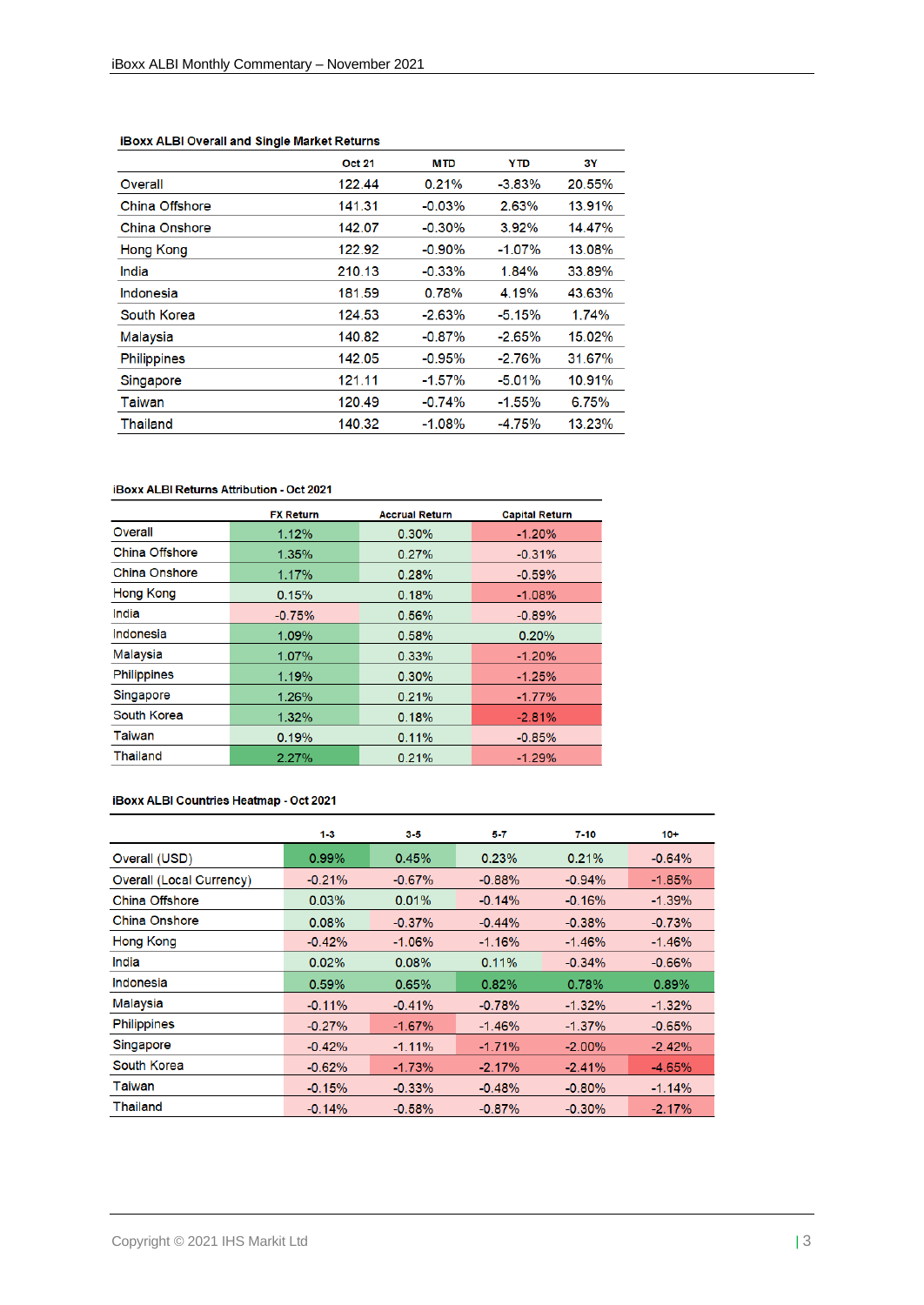



*Total Return Index Levels. Data as of 31 October 2021*





#### **iBoxx ALBI Duration**

*Semi-annual yield and semi-annual duration. Data as of 31 October 2021.*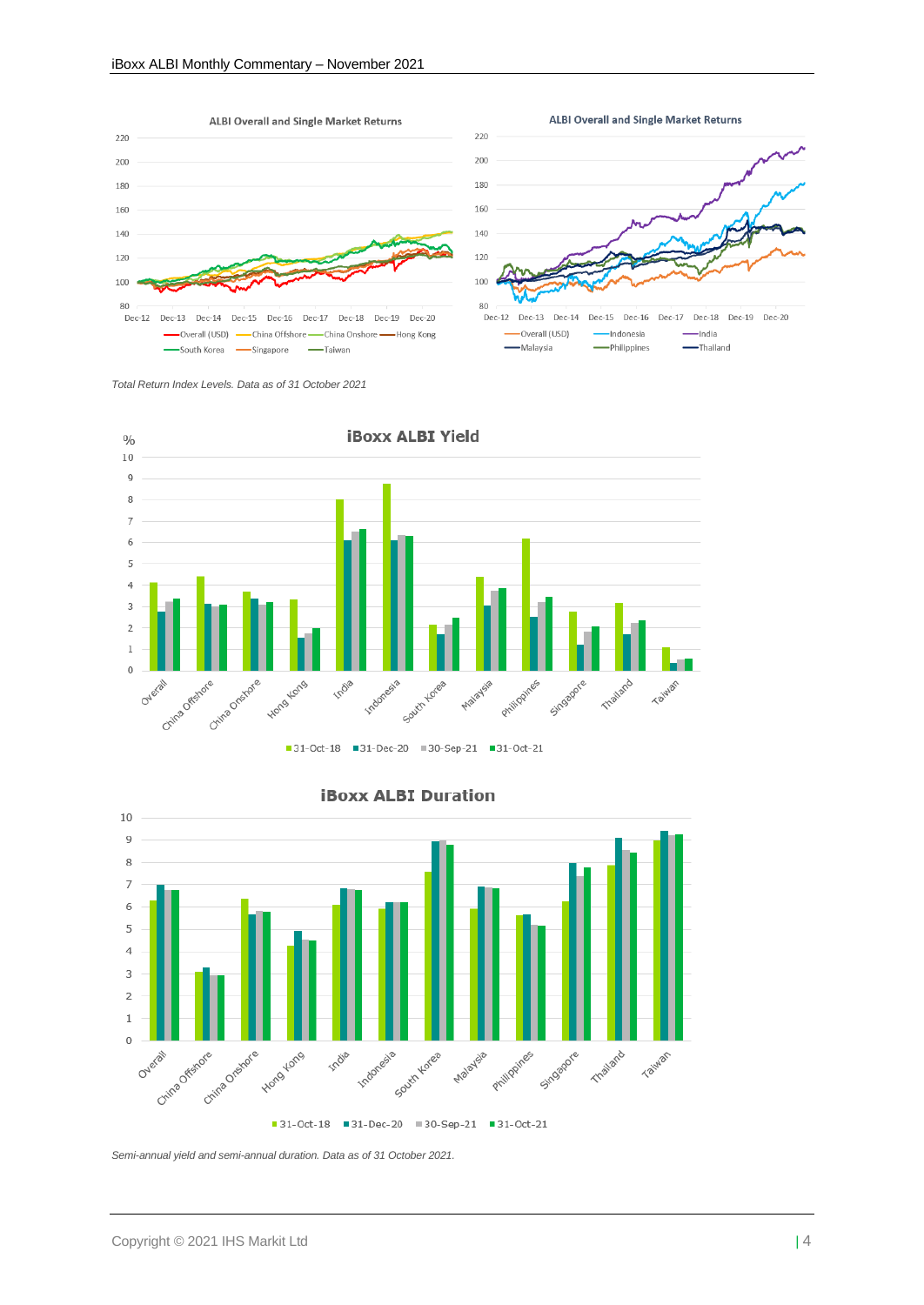## **Appendix**

## **iBoxx ALBI Overall – November 2021 Insertions**

| Issue                   | Ccy        | Rating     | <b>Notional (MM)</b> |
|-------------------------|------------|------------|----------------------|
| SHENZH 2.9% 2026-10-19  | <b>CNH</b> | AA*        | 2,400                |
| SHENZH 2.7% 2024-10-19  | CNH        | AA*        | 1,500                |
| SHENZH 2.6% 2023-10-19  | <b>CNH</b> | AA*        | 1,100                |
| KFW 2.7% 2024-3-25      | <b>CNH</b> | AAA        | 500                  |
| CGB 2.91% 2028-10-14    | <b>CNY</b> | Α          | 68,120               |
| CGB 2.56% 2023-10-21    | <b>CNY</b> | Α          | 67,290               |
| CGB 3.53% 2051-10-18    | <b>CNY</b> | Α          | 26,000               |
| EXIMCH 2.63% 2023-10-11 | <b>CNY</b> | Α          | 11,000               |
| HKMTGC 0.74% 2023-10-30 | HKD        | AA         | 1,000                |
| HKMTGC 0.83% 2024-10-7  | <b>HKD</b> | ΑA         | 1,000                |
| LINREI 1.48% 2026-10-15 | HKD        | Α          | 800                  |
| LINREI 2.23% 2031-10-7  | HKD        | Α          | 782                  |
| HKMTGC 0.8% 2024-10-4   | HKD        | AA         | 662                  |
| KIWI 1.91% 2028-10-6    | HKD        | Α          | 586                  |
| IGB 6.67% 2035-12-15    | <b>INR</b> | <b>BBB</b> | 390,811              |
| KORMSB 1.56% 2023-10-2  | <b>KRW</b> | ΑA         | 2,280,000            |
| KTB 1.875% 2041-9-10    | KRW        | AA         | 1,230,000            |
| SIGB 1.875% 2051-10-1   | SGD        | AAA        | 2,600                |
| HDBSP 1.54% 2028-10-12  | <b>SGD</b> | AAA        | 900                  |
| SCISP 2.66% 2032-4-6    | <b>SGD</b> | BBB*       | 675                  |
| NTUSP 2.185% 2036-10-20 | SGD        | AAA        | 650                  |
| FPLSP 3% 2028-10-9      | SGD        | BB*        | 300                  |
| GUOLSP 3.29% 2026-10-26 | SGD        | BB*        | 300                  |
| THAIGB 0.75% 2024-9-17  | THB        | Α          | 35,000               |
| TGB 0.5% 2031-10-22     | TWD        | AA         | 30,000               |

| Issue                    | Ccy        | Rating     | <b>Notional (MM)</b> |
|--------------------------|------------|------------|----------------------|
| EDC 2.45% 2022-10-11     | <b>CNH</b> | AAA        | 1,110                |
| AFDB 2.38% 2022-10-18    | CNH        | AAA        | 700                  |
| LBANK 2.335% 2022-10-25  | CNH        | ΑA         | 700                  |
| SDBC 2.97% 2022-10-25    | CNY        | Α          | 132,960              |
| CGB 3.05% 2022-10-22     | CNY        | Α          | 104,010              |
| CGB 3.73% 2022-10-19     | <b>CNY</b> | Α          | 95,210               |
| SDBC 3.59% 2022-10-22    | CNY        | Α          | 52,000               |
| AGRBK 1% 2022-10-22      | HKD        | Α          | 5,000                |
| C 0% 2024-5-28           | <b>HKD</b> | Α          | 2,150                |
| MIZUHO 2.25% 2022-10-25  | HKD        | Α          | 800                  |
| MAYMK 2.4% 2022-10-3     | HKD        | Α          | 624                  |
| HKMTGC 0.67% 2022-10-21  | <b>HKD</b> | ΑA         | 500                  |
| MTRC 2.25% 2022-10-12    | HKD        | ΑA         | 500                  |
| RABOBK 2.293% 2022-10-25 | <b>HKD</b> | ΑA         | 453                  |
| KBN 0.44% 2024-9-28      | HKD        | AAA        | 400                  |
| MTRC 1.92% 2022-10-26    | HKD        | ΑA         | 400                  |
| TOYOTA 2.13% 2022-10-20  | HKD        | Α          | 400                  |
| BCHINA 2.59% 2022-10-17  | HKD        | Α          | 324                  |
| HKLSP 3% 2022-10-26      | <b>HKD</b> | А          | 305                  |
| ASIA 0.395% 2024-9-29    | HKD        | AAA        | 300                  |
| KORMSB 0.82% 2022-10-4   | <b>KRW</b> | ΑA         | 10,740,000           |
| MGS 3.795% 2022-9-30     | <b>MYR</b> | Α          | 11,000               |
| OLAMSP 6% 2022-10-25     | <b>SGD</b> | BB*        | 485                  |
| IOCLIN 4.1% 2022-10-15   | <b>SGD</b> | <b>BBB</b> | 400                  |

*\*Implied Rating*

## **iBoxx ALBI Overall – November 2021 Deletions**